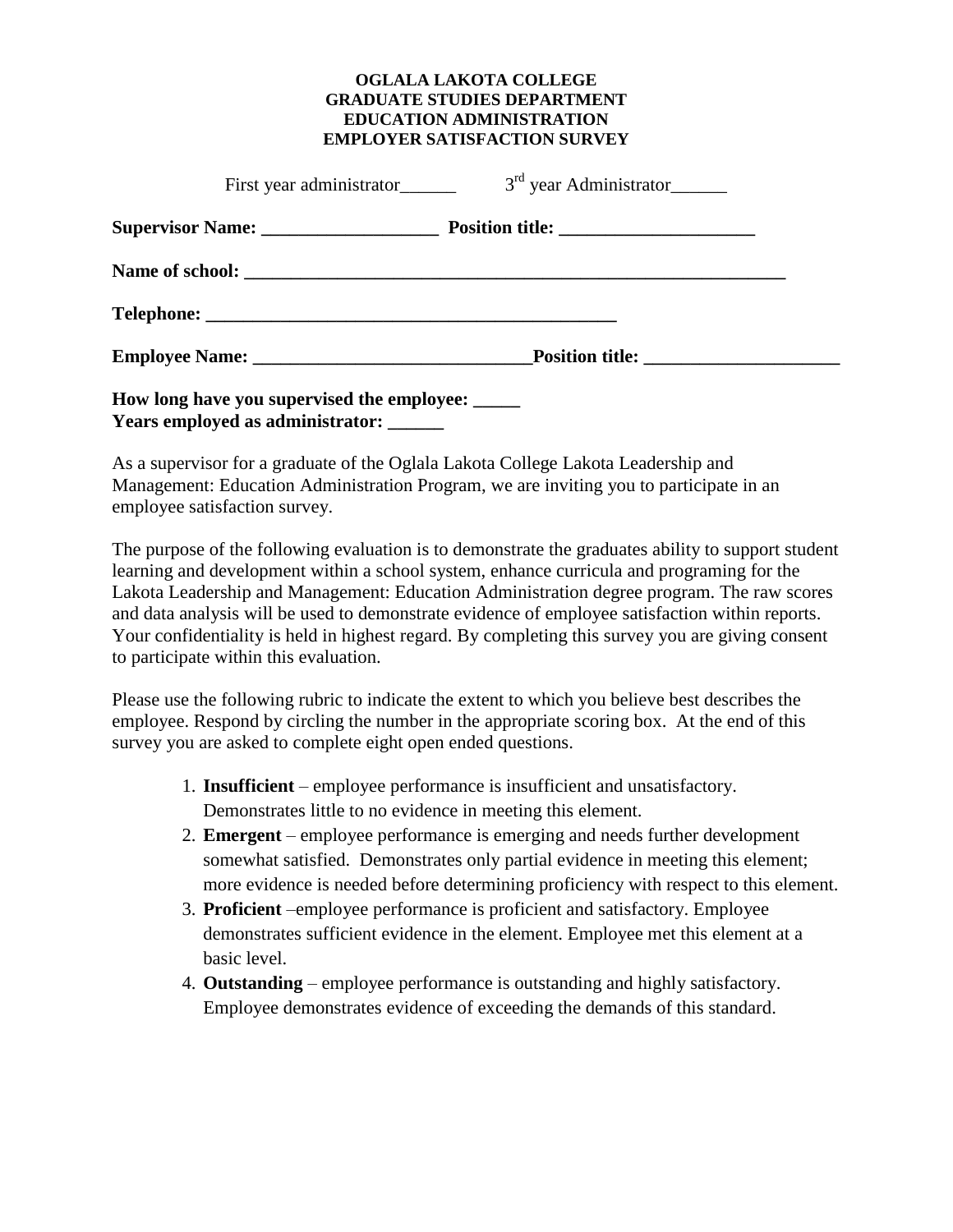*Standard 1: Candidates who complete the program are educational Lakota leaders who have the knowledge and ability to promote the success of all students by facilitating the development, articulation, implementation, and stewardship of a school vision of learning supported by the school community*

|                                                      | <b>Insufficient</b> | <b>Emergent</b> | <b>Proficient</b>       | Outstanding      |
|------------------------------------------------------|---------------------|-----------------|-------------------------|------------------|
| 1.1 Develop a vision                                 |                     |                 |                         |                  |
| Employee is able to enhance the existing school      | 1                   | $\overline{2}$  | $\overline{\mathbf{3}}$ | $\boldsymbol{4}$ |
| vision to promote the success of all students        |                     |                 |                         |                  |
| Employee is able to enhance the vision by            |                     |                 |                         |                  |
| utilizing relevant knowledge in diverse cultural,    | $\mathbf{1}$        | $\overline{2}$  | $\mathbf{3}$            | 4                |
| social, and economic setting.                        |                     |                 |                         |                  |
| 1.2 Articulate a vision                              |                     |                 |                         |                  |
| Employee is able to articulate the components of     |                     |                 |                         |                  |
| the vision for a school and the leadership           | $\mathbf{1}$        | $\overline{2}$  | $\overline{\mathbf{3}}$ |                  |
| processes necessary to implement and support the     |                     |                 |                         |                  |
| vision                                               |                     |                 |                         |                  |
| Employee is able to demonstrate the ability to use   |                     |                 |                         |                  |
| data based research strategies and strategic         | 1                   | $\overline{2}$  | 3                       | 4                |
| planning processes that focus on student learning    |                     |                 |                         |                  |
| to inform the development of a vision.               |                     |                 |                         |                  |
| Employee is able to demonstrate the ability to       |                     |                 |                         |                  |
| communicate the vision to staff, parents, students,  | $\mathbf{1}$        | $\overline{2}$  | $\overline{\mathbf{3}}$ |                  |
| and community members.                               |                     |                 |                         |                  |
| 1.4 Steward a vision                                 |                     |                 |                         |                  |
| Employee is able to demonstrate an understanding     |                     |                 |                         |                  |
| of the role of effective communication skills        | $\mathbf{1}$        | $\overline{2}$  | 3                       | 4                |
| within a shared vision.                              |                     |                 |                         |                  |
| Employee is able to assist in designing or adopting  |                     |                 |                         |                  |
| a system for using data based research strategies to | $\mathbf{1}$        | $\overline{2}$  | 3                       | Δ                |
| regularly monitor, evaluate, and revise the vision   |                     |                 |                         |                  |
| Employee is able to exhibit stewardship of the       | 1                   | $\overline{2}$  | 3                       |                  |
| vision through various methods.                      |                     |                 |                         |                  |

*Standard 2: Candidates who complete the program are educational Lakota leaders who have the knowledge and ability to promote the success of all students by promoting a positive school culture, providing an effective instructional program, applying best practices to student learning, and designing comprehensive professional growth plans for staff*

|                                                       | <b>Insufficient</b> | <b>Emergent</b> | <b>Proficient</b> | Outstanding |
|-------------------------------------------------------|---------------------|-----------------|-------------------|-------------|
| <b>2.1 Promote Positive School Culture</b>            |                     |                 |                   |             |
| Employee works to promote positive school             |                     |                 |                   |             |
| culture using multiple methods and implement          |                     |                 |                   |             |
| context-appropriate strategies that capitalize on the |                     |                 |                   |             |
| of the school community.                              |                     |                 |                   |             |
| 2.2 Provide Effective Instructional Program           |                     |                 |                   |             |
| Employee demonstrates the ability to facilitate       |                     |                 |                   |             |
| activities that apply principles of effective         |                     | 7               |                   |             |
| instruction.                                          |                     |                 |                   |             |
| Employee demonstrates the ability to make             |                     |                 |                   |             |
| recommendations regarding the design,                 |                     |                 |                   |             |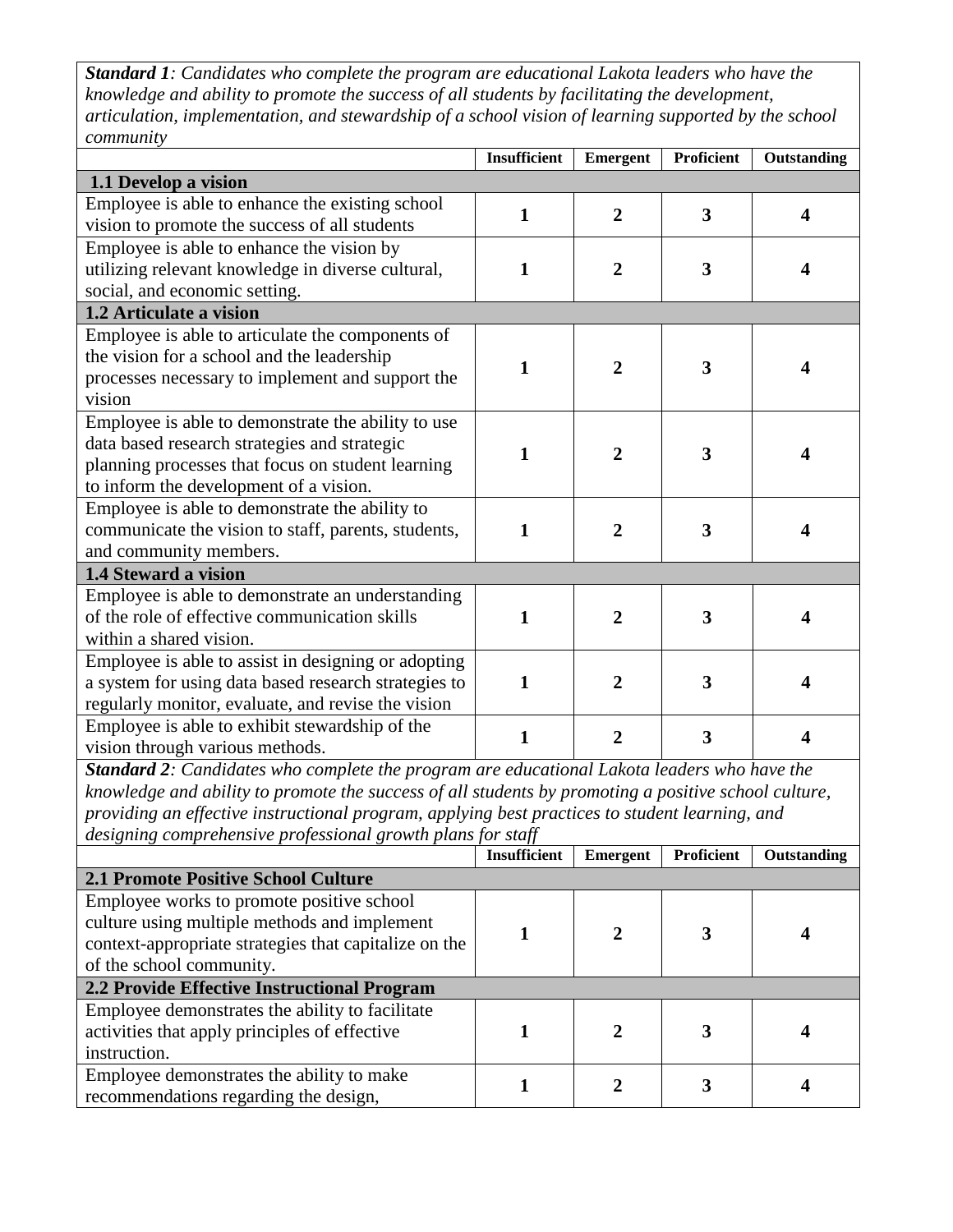| implementation, and evaluation of a curriculum     |  |    |   |  |
|----------------------------------------------------|--|----|---|--|
| that accommodates learners' diverse needs.         |  |    |   |  |
| Employee demonstrates the ability to promote,      |  |    |   |  |
| use, and monitor technology and information        |  | 2  | 3 |  |
| systems to enrich curriculum and instruction.      |  |    |   |  |
| 2.3 Apply Best Practice to Student Learning        |  |    |   |  |
| Employee demonstrates the ability to assist school |  |    |   |  |
| personnel in understanding and applying best       |  |    | 3 |  |
| practices for student learning                     |  |    |   |  |
| Employee demonstrates an understanding of how      |  |    |   |  |
| to use appropriate research strategies to promote  |  | 2. | 3 |  |
| an environment for improved student achievement    |  |    |   |  |
| 2.4 Design Comprehensive Professional Growth Plans |  |    |   |  |
| Employee demonstrates an ability to implement      |  |    |   |  |
| well-planned and relevant professional             |  |    | 3 |  |
| development programs consistent with the school    |  |    |   |  |
| vision and goals.                                  |  |    |   |  |
| Employee demonstrates the ability to use           |  |    |   |  |
| appropriate strategies to form comprehensive       |  |    | 3 |  |
| professional growth plans with teachers and other  |  |    |   |  |
| school personnel.                                  |  |    |   |  |

*Standard 3: Candidates who complete the program are educational Lakota leaders who have the knowledge and ability to promote the success of all students by managing the organization, operations, and resources in a way that promotes a safe, efficient, and effective learning environment*

|                                                   | <b>Insufficient</b> | Emergent       | Proficient | Outstanding |
|---------------------------------------------------|---------------------|----------------|------------|-------------|
| Employee demonstrates the ability to optimize     |                     |                |            |             |
| appropriate models and principles of              | 1                   | 2              | 3          | Δ           |
| organizational development and management.        |                     |                |            |             |
| Employee develops a plan of action that focuses   |                     |                |            |             |
| on effective organization and management of       | $\mathbf{1}$        | $\overline{2}$ | 3          |             |
| fiscal, human, and material resources, promoting  |                     |                |            |             |
| student learning.                                 |                     |                |            |             |
| <b>3.2 Manage Operations</b>                      |                     |                |            |             |
| Employee demonstrates ability to collaborate with |                     |                |            |             |
| colleagues and staff in planning and conducting   | 1                   | $\overline{2}$ | 3          |             |
| operations.                                       |                     |                |            |             |
| Employee demonstrates an understanding of how     |                     |                |            |             |
| to apply legal principles to promote educational  | 1                   | $\mathbf{2}$   | 3          | Δ           |
| equity and provide safe, effective, and efficient |                     |                |            |             |
| facilities.                                       |                     |                |            |             |
| <b>3.3 Manage Resources</b>                       |                     |                |            |             |
| Employee uses problem-solving skills and          |                     |                |            |             |
| knowledge of strategic and operational planning   | 1                   | $\overline{2}$ | 3          | Δ           |
| that focuses on teaching and learning.            |                     |                |            |             |
| Employee creatively seeks new resources to        | $\mathbf{1}$        | $\mathbf 2$    | 3          | Δ           |
| facilitate learning.                              |                     |                |            |             |
| Employee applies and assesses current             | 1                   | 2              | 3          |             |
| technologies for school management, business      |                     |                |            |             |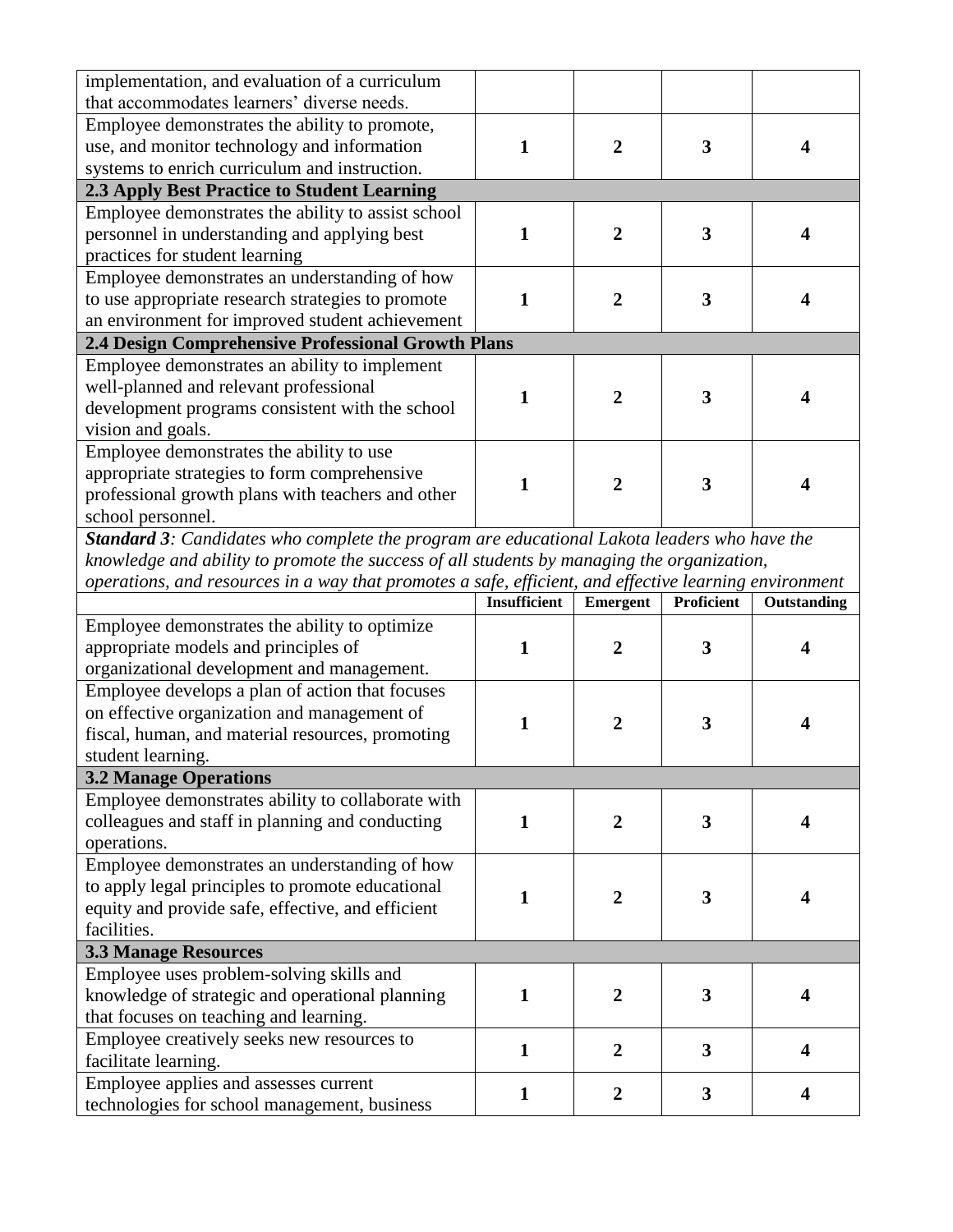| and<br>scheduling<br>procedures. |        |  |
|----------------------------------|--------|--|
| --<br>__                         | $\sim$ |  |

*Standard 4: Candidates who complete the program are educational Lakota leaders who have the knowledge and ability to promote the success of all students by collaborating with families and other community members, responding to diverse community interests and needs, and mobilizing community resources*

|                                                                                                                                                                                                                                     | Insufficient | Emergent         | <b>Proficient</b>       | Outstanding             |
|-------------------------------------------------------------------------------------------------------------------------------------------------------------------------------------------------------------------------------------|--------------|------------------|-------------------------|-------------------------|
| 4.1 Collaborate with families and other community members                                                                                                                                                                           |              |                  |                         |                         |
| Employee demonstrates an ability to bring<br>together the resources of Tiwahe (family)<br>members and the Oyate (community) to affect                                                                                               | 1            | $\boldsymbol{2}$ | 3                       | 4                       |
| student learning positively.                                                                                                                                                                                                        |              |                  |                         |                         |
| Employee demonstrate the ability to involve<br>Tiwahe (families) and other stakeholders in school<br>decision-making processes, reflecting an<br>understanding that schools are an integral part of<br>the (Oyate) larger community | 1            | $\overline{2}$   | 3                       | 4                       |
| Employee demonstrates the ability to collaborate<br>with community agencies to integrate health,<br>social, and other services                                                                                                      | $\mathbf{1}$ | $\overline{2}$   | 3                       | $\blacktriangleleft$    |
| Employee develops a comprehensive program of<br>community relations and demonstrate the ability to<br>work with the media                                                                                                           | $\mathbf{1}$ | $\overline{2}$   | $\overline{\mathbf{3}}$ | $\boldsymbol{4}$        |
| 4.2 Respond to community interest and needs                                                                                                                                                                                         |              |                  |                         |                         |
| Employee demonstrates active involvement within<br>the Oyate (community), including interactions<br>with individuals and groups with conflicting<br>perspectives                                                                    | $\mathbf{1}$ | $\overline{2}$   | 3                       | 4                       |
| Employee demonstrates the ability to use<br>appropriate assessment strategies and research<br>methods to understand and accommodate diverse<br>school and Oyate (community) conditions and<br>dynamics                              | $\mathbf{1}$ | $\overline{2}$   | 3                       | 4                       |
| Employee provides leadership to programs serving<br>students with special and exceptional needs                                                                                                                                     | $\mathbf{1}$ | $\overline{2}$   | 3                       | 4                       |
| Employee demonstrates the ability to capitalize on<br>the diversity of the school community to improve<br>school programs and meet the diverse needs of all<br>students                                                             | 1            | $\overline{2}$   | 3                       | 4                       |
| Employee demonstrates active involvement within<br>the Oyate (community), including interactions<br>with individuals and groups with conflicting<br>perspectives                                                                    | $\mathbf{1}$ | $\boldsymbol{2}$ | 3                       | $\boldsymbol{4}$        |
| <b>4.3 Mobilize community resources</b>                                                                                                                                                                                             |              |                  |                         |                         |
| Employee demonstrates an understanding of how<br>to use community resources to support student<br>achievement, solve school problems, and achieve<br>school goals.                                                                  | 1            | $\overline{2}$   | 3                       | 4                       |
| Employee demonstrates how to use school                                                                                                                                                                                             | $\mathbf{1}$ | $\boldsymbol{2}$ | 3                       | $\overline{\mathbf{4}}$ |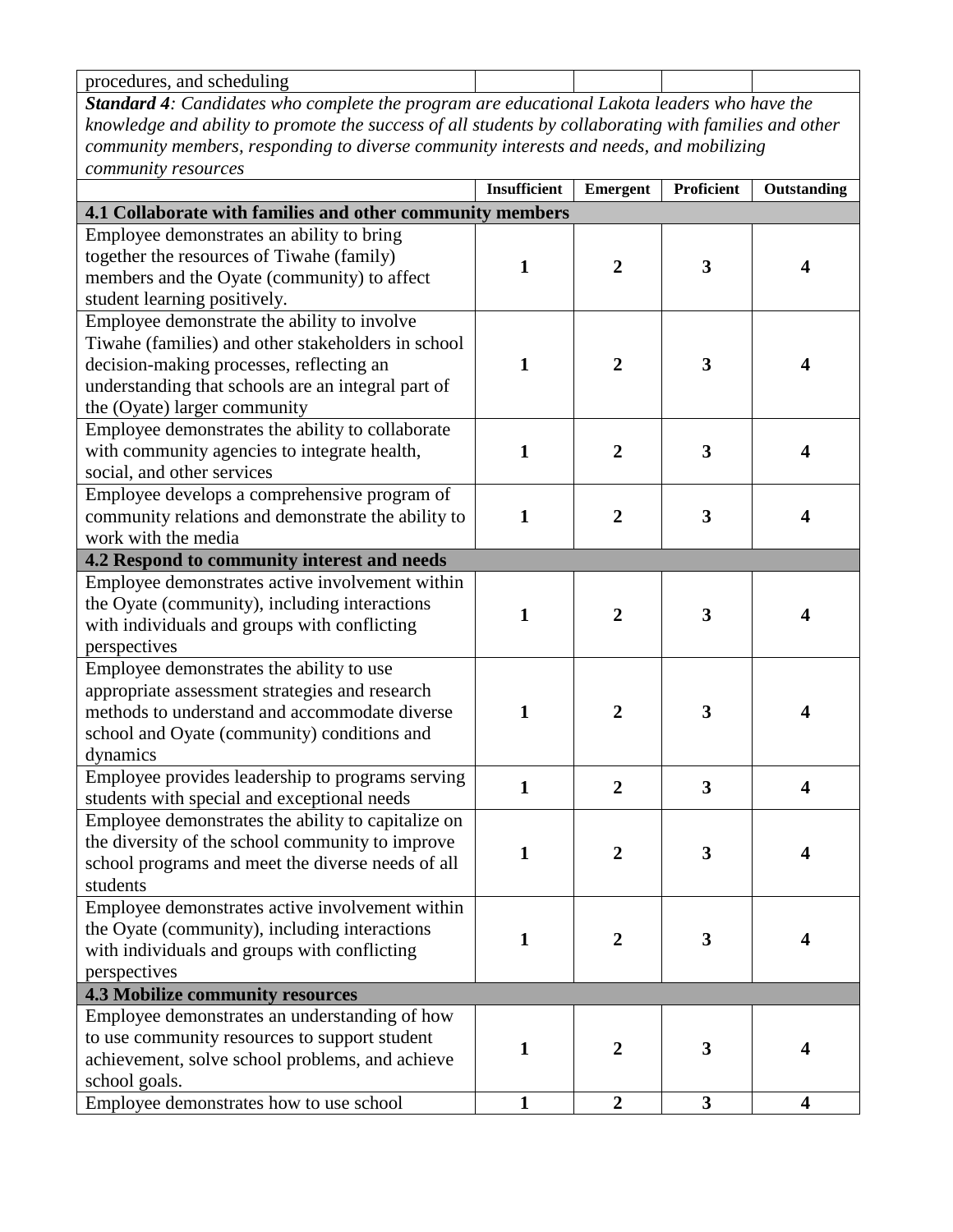| resources and social service agencies to serve the   |  |  |
|------------------------------------------------------|--|--|
| Oyate (community)                                    |  |  |
| Employee demonstrates an understanding of ways       |  |  |
| to use resources appropriately and effectively       |  |  |
| collaborate with Oyate (communities) and             |  |  |
| grassroots organizations.                            |  |  |
| Employees demonstrates an ability to involve         |  |  |
| families in the education of their children based on |  |  |
| the belief that Tiwahe (families) have the best      |  |  |
| interests of their Wakanyeja (children) in mind      |  |  |
| Employee applies an understanding of community       |  |  |
| relations and marketing strategies to build and      |  |  |
| enhance frameworks for educational community         |  |  |
| and stakeholders.                                    |  |  |

## *Standard 5: Candidates who complete the program are educational Lakota leaders who have the knowledge and ability to promote the success of all students by acting with integrity, fairly, and in an ethical manner*

|                                                      | <b>Insufficient</b> | Emergent     | <b>Proficient</b> | Outstanding |
|------------------------------------------------------|---------------------|--------------|-------------------|-------------|
| 5.1 Acts with Integrity                              |                     |              |                   |             |
| Employee acts with integrity, respect for            |                     |              |                   |             |
| individual rights in regards to confidentiality and  |                     |              | 3                 |             |
| the Wolakota perspective                             |                     |              |                   |             |
| 5.2 Acts Fairly                                      |                     |              |                   |             |
| Employee exhibits Okolakiciye (helping one           |                     |              |                   |             |
| another) perspective by having a fair and non-bias   |                     |              | 3                 |             |
| sensitivity to student diversity, and their          |                     |              |                   |             |
| interactions with others                             |                     |              |                   |             |
| <b>5.3 Acts Ethically</b>                            |                     |              |                   |             |
| Employee is ethical and utilizes the Lakota          |                     |              |                   |             |
| philosophy of working for with and among the         |                     |              |                   |             |
| people, rather than above them, someone who          |                     | $\mathbf{c}$ |                   |             |
| lives for the people and takes action that is for he |                     |              |                   |             |
| people rather than for personal and material gain    |                     |              |                   |             |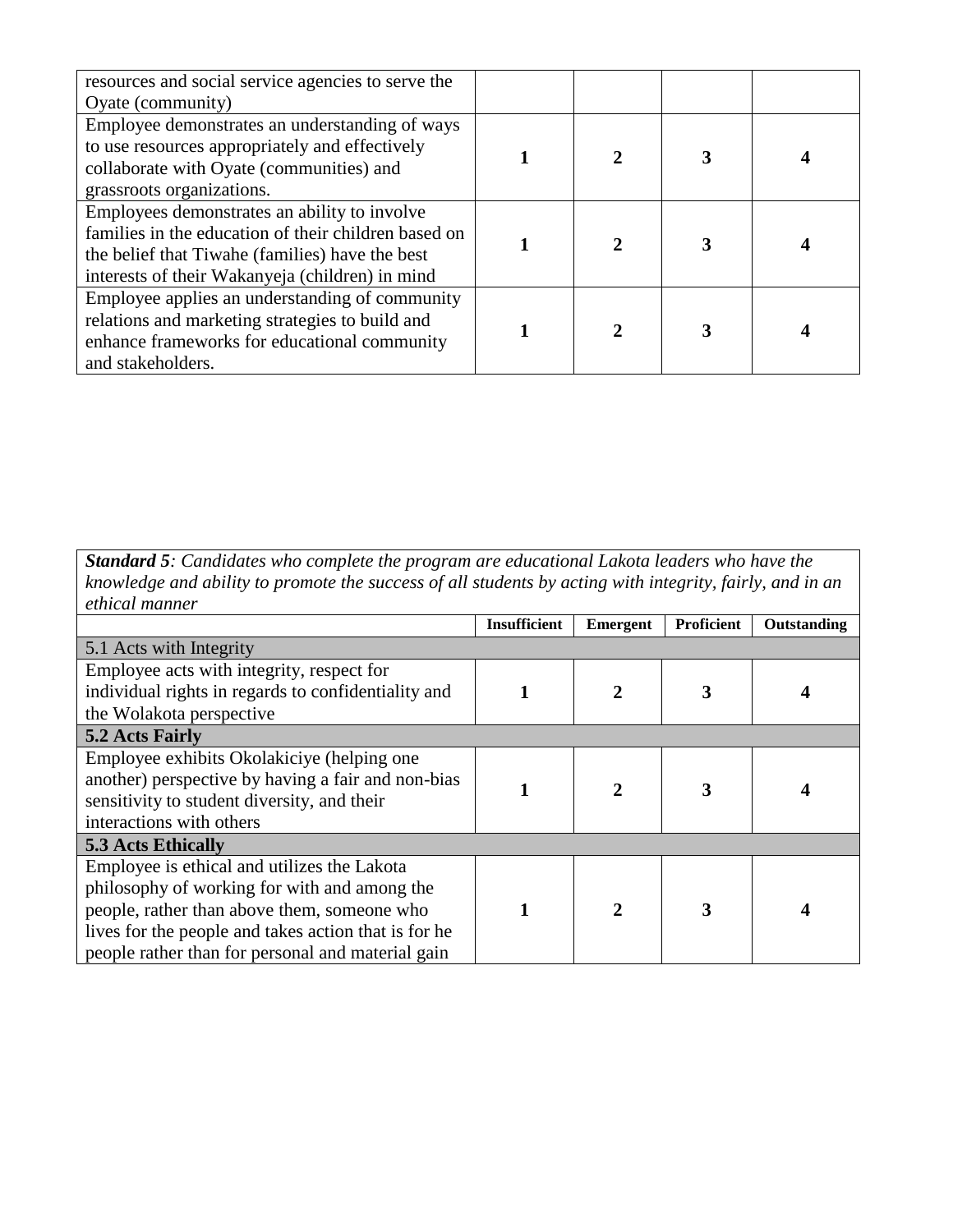**Standard 6:** *Candidates who complete the program are educational Lakota leaders who have the knowledge and ability to promote the success of all students by understanding, responding to and influencing the larger political, social, economic, legal and cultural context*

|                                                                                                                                                                                                                                                 | <b>Insufficient</b> | <b>Emergent</b> | Proficient              | Outstanding |
|-------------------------------------------------------------------------------------------------------------------------------------------------------------------------------------------------------------------------------------------------|---------------------|-----------------|-------------------------|-------------|
| 6.2 Respond to the larger context                                                                                                                                                                                                               |                     |                 |                         |             |
| Employee demonstrates the ability to<br>communicate concerning social trends and issues,<br>maintaining an ongoing dialogue with<br>representatives of diverse community groups and<br>grassroots organizations.                                | 1                   | $\overline{2}$  | 3                       | 4           |
| 6.3 Influence the larger context                                                                                                                                                                                                                |                     |                 |                         |             |
| Employee demonstrates the ability to engage<br>students, parents, and other members of the Oyate<br>(community) in advocating for adoption of<br>improved policies and laws.                                                                    | $\mathbf{1}$        | $\overline{2}$  | 3                       | 4           |
| Employee applies their understanding of the larger<br>political, social structure, economic, legal, and<br>cultural context to develop activities and policies<br>that are relevant to the population                                           | $\mathbf{1}$        | $\overline{2}$  | $\overline{\mathbf{3}}$ | 4           |
| Employee advocates for policies and programs<br>that promote equitable learning opportunities and<br>success for all students, regardless of<br>socioeconomic background, ethnicity, gender,<br>disability, or other individual characteristics | $\mathbf{1}$        | $\overline{2}$  | 3                       | 4           |
| <b>Satisfaction of graduate student</b>                                                                                                                                                                                                         |                     |                 |                         |             |
| Employee is fully prepared as an Educational<br>Lakota Leader within a school system                                                                                                                                                            | $\mathbf{1}$        | $\overline{2}$  | 3                       | 4           |
| Employees' disposition is positive and welcoming<br>to all teachers and staff                                                                                                                                                                   | $\mathbf{1}$        | $\overline{2}$  | 3                       | 4           |
| Employees' disposition is positive and welcoming<br>to parents and community                                                                                                                                                                    | 1                   | $\overline{2}$  | 3                       | 4           |

Please answer the following questions:

- 1. Do you feel the employee is fully prepared as an Educational Lakota leader within your school? Please explain
- 2. Describe the employee disposition in working with teachers and staff.
- 3. Describe the employee disposition in working with parents and community.
- 4. What are the strengths of the employee?
- 5. What are the weaknesses of the employee?